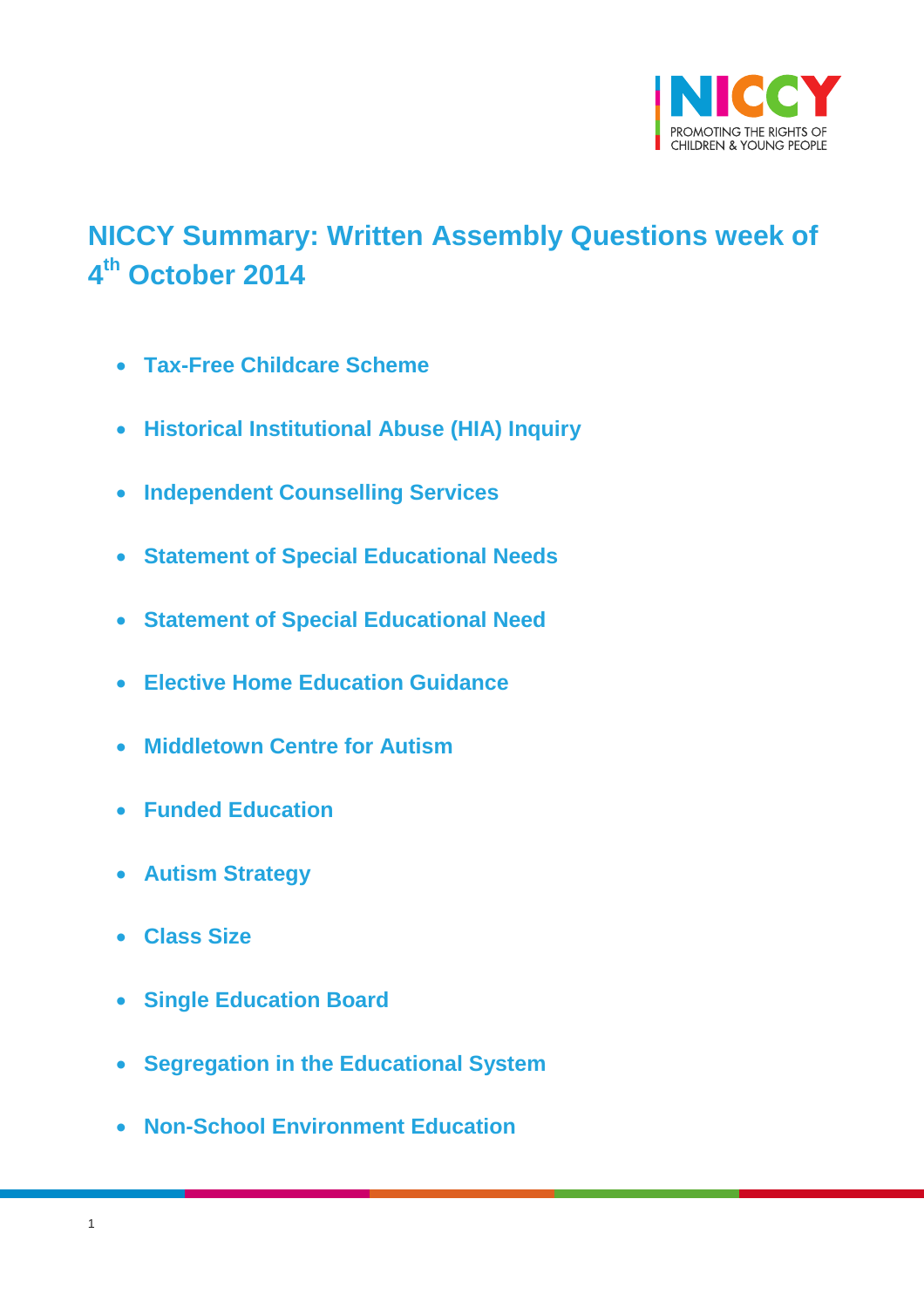

- **[Fostering](#page-13-0)**
- **[Welfare Reform](#page-15-0)**
- **[Welfare Reform](#page-16-0)**
- **[Child Maintenance Payment](#page-17-0)**
- **[Supported Housing](#page-17-1)**
- **[Women's Centre Childcare Fund](#page-17-2)**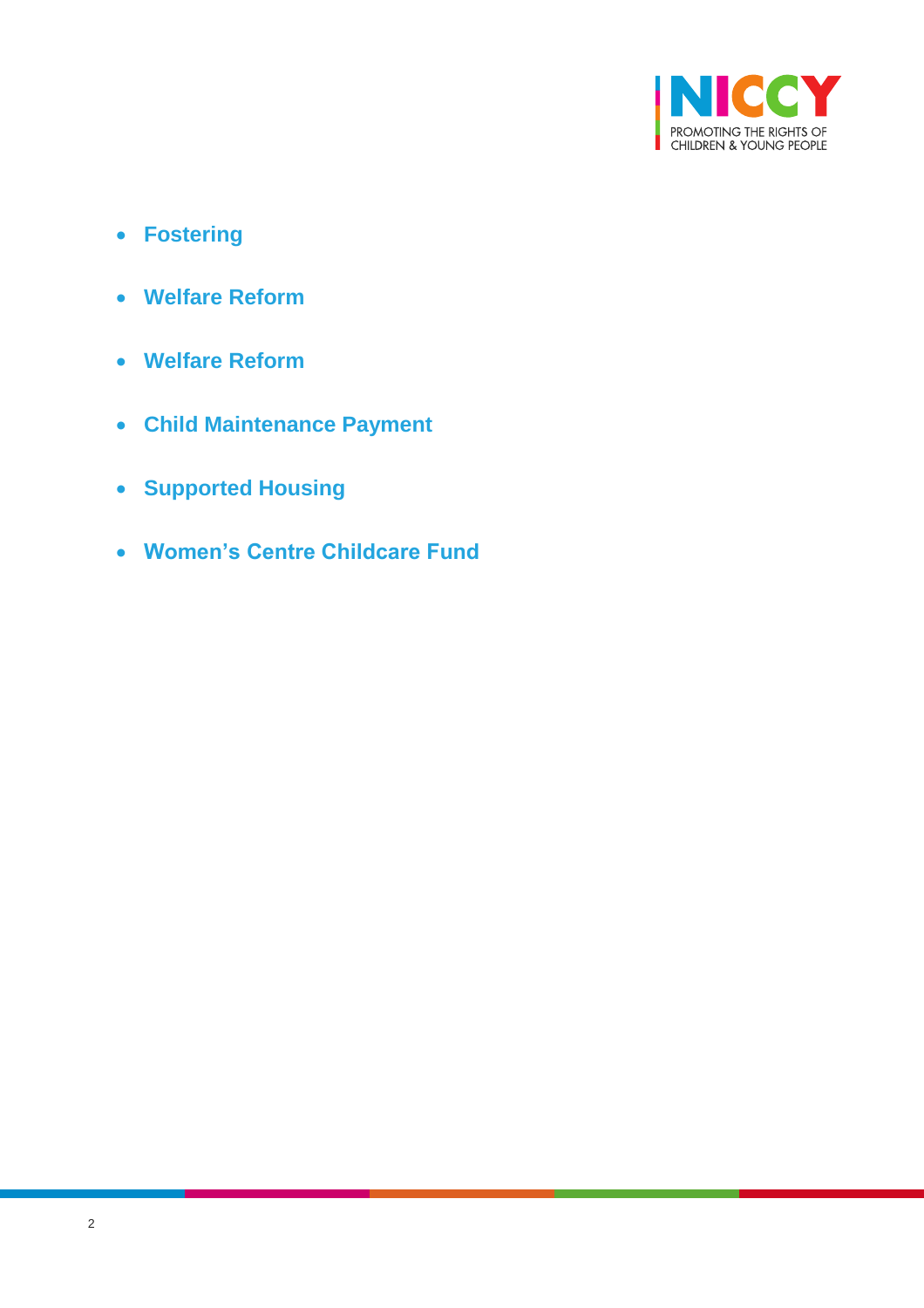

## **Office of the First and Deputy First Minister**

### <span id="page-2-0"></span>**Tax-Free Childcare Scheme**

**Ms Claire Sugden (IND - East Londonderry) -** To ask the First Minister and deputy First Minister what steps the Executive will take to ensure that the Coalition Government's Tax-Free Childcare Scheme will be promoted and accessible in Northern Ireland.

**Mr P Robinson and Mr M McGuinness:** The Executive has agreed to seek to extend the provisions of the Westminster Childcare Payments Bill to Northern Ireland by means of a Legislative Consent Motion. Subject to the Assembly agreeing such a Motion, parents who live here will be able to claim support under the proposed new Tax Free Childcare Scheme in the same way as those living in England, Scotland or Wales. **(1st October)**

[Back to Top](#page-0-0)

### <span id="page-2-1"></span>**Historical Institutional Abuse (HIA) Inquiry**

**Mr Steven Agnew (GPNI - North Down) -** To ask the First Minister and deputy First Minister, given the proposed one year extension of the Historical Institutional Abuse (HIA) Inquiry and thus a similar period of additional wait for victims for potential redress, whether departmental officials will scope potential models of redress to learn lessons from other jurisdictions in order to inform thinking and expedite decision making ahead of the recommendations in the Inquiry report.

**Mr P Robinson and Mr M McGuinness:** We do not underestimate the complexities of dealing with institutional abuse and every opportunity must be provided for those impacted by the allegations of institutional abuse to be heard in an open forum. The Historical Institutional Abuse (HIA) Inquiry Chairman has therefore reluctantly made a very persuasive and compelling case for a one year extension to the timeframe.

On consideration of all of the relevant evidence, the Historical Institutional Abuse Inquiry Chairperson will submit a report to the NI Executive which will include recommendations on the requirement or desirability for redress to be provided by the institution and/or the Executive to meet the particular needs of victims.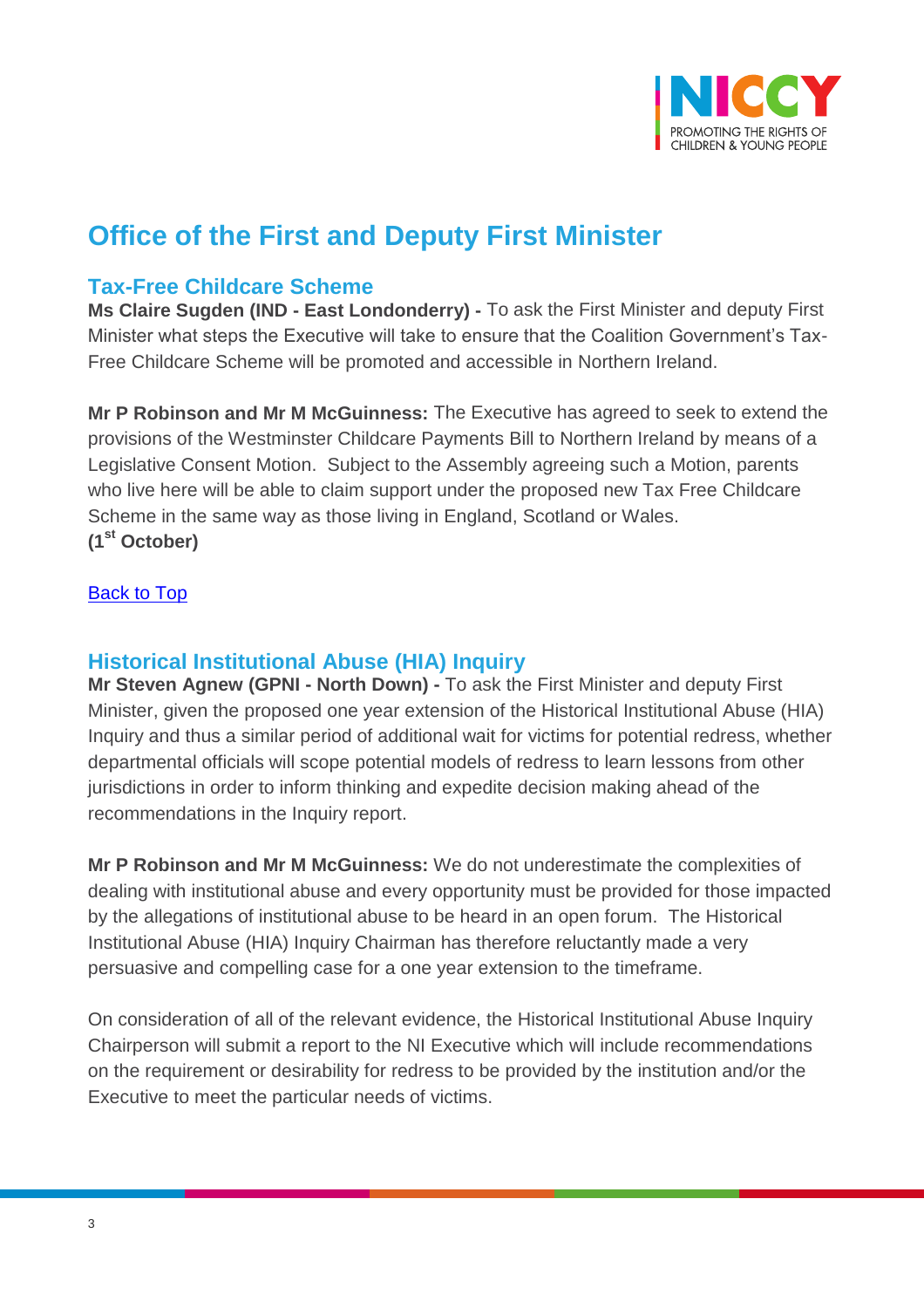

The Historical Institutional Abuse Inquiry Terms of Reference state "the nature or level of any potential redress - financial or the provision of services - is a matter that the Executive will discuss and agree following receipt of the Inquiry and Investigation report".

We will not pre-empt the work of the Inquiry or any future decisions that the Executive may make by speculating now about redress or potential models of redress. **(1st October)**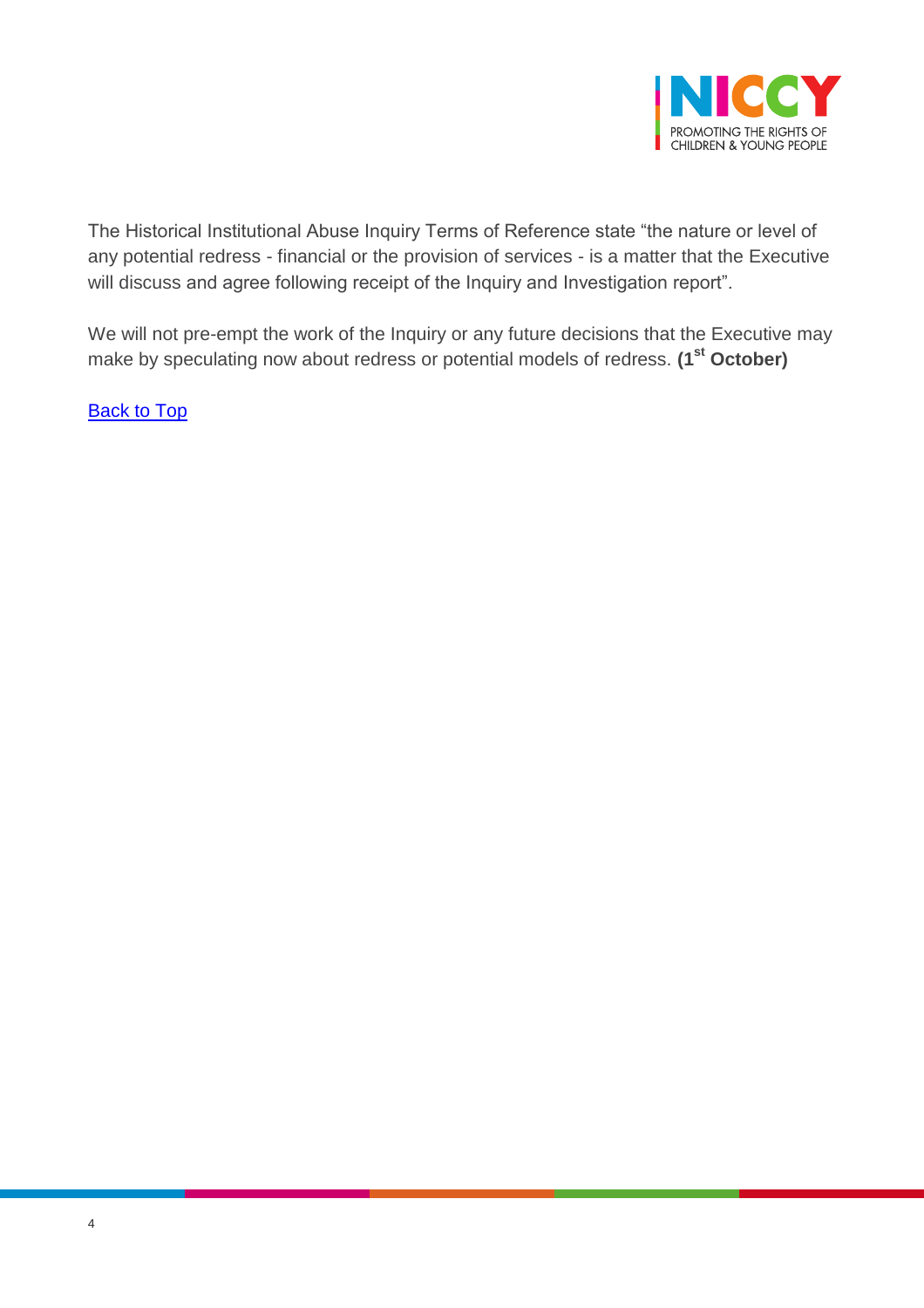

## **Department of Education**

## <span id="page-4-0"></span>**Independent Counselling Services**

**Ms Claire Sugden (IND - East Londonderry) -** To ask the Minister of Education what proportion of departmental funding has been allocated to independent counselling services for post-primary school pupils, in each of the last three years.

**Mr O'Dowd (The Minister of Education):** The Independent Counselling Service for Schools (ICSS) is funded by the Department of Education and is available to all post primary schools and special schools with post primary age pupils. ICSS spend over the last three years is detailed below:

|         | <b>Total DE Budget</b> |                |               | <b>ICSS Spend</b> |                |              | $%$ of          |
|---------|------------------------|----------------|---------------|-------------------|----------------|--------------|-----------------|
| Year    | <b>Resource</b>        | <b>Capital</b> | <b>Budget</b> | <b>ICSS</b>       | <b>ICSS</b>    | <b>Total</b> | <b>Resource</b> |
|         | £000                   | £000           | £000          | <b>Post</b>       | <b>Special</b> | <b>ICSS</b>  | <b>Budget</b>   |
|         |                        |                |               | Primary           | <b>Schools</b> |              |                 |
| 2011-12 | 1,920,481              | 114,752        | 2,035,233     | £1,893,873        | £386,504       | £2,280,377   | 0.12%           |
| 2012-13 | 1,900,503              | 108,221        | 2,008,724     | £2,041,028        | £402,556       | £2,443,584   | 0.13%           |
| 2013-14 | 1,917,844              | 109,435        | 2,027,279     | £2,041,028        | £402,556       | £2,443,584   | 0.13%           |

#### **(30th September 2014)**

#### **[Back to Top](#page-0-0)**

#### <span id="page-4-1"></span>**Statement of Special Educational Needs**

**Mr Peter Weir (DUP - North Down) -** To ask the Minister of Education to outline any changes in the process of issuing a statement of special educational need to children in each of the last three years; and what impact the changes have on the time it takes to issue a statement.

**Mr O'Dowd (The Minister of Education):** There have been no changes in the statutory process of issuing a statement of special educational needs to children in the last three years. **(30th September)** [Back to Top](#page-0-0)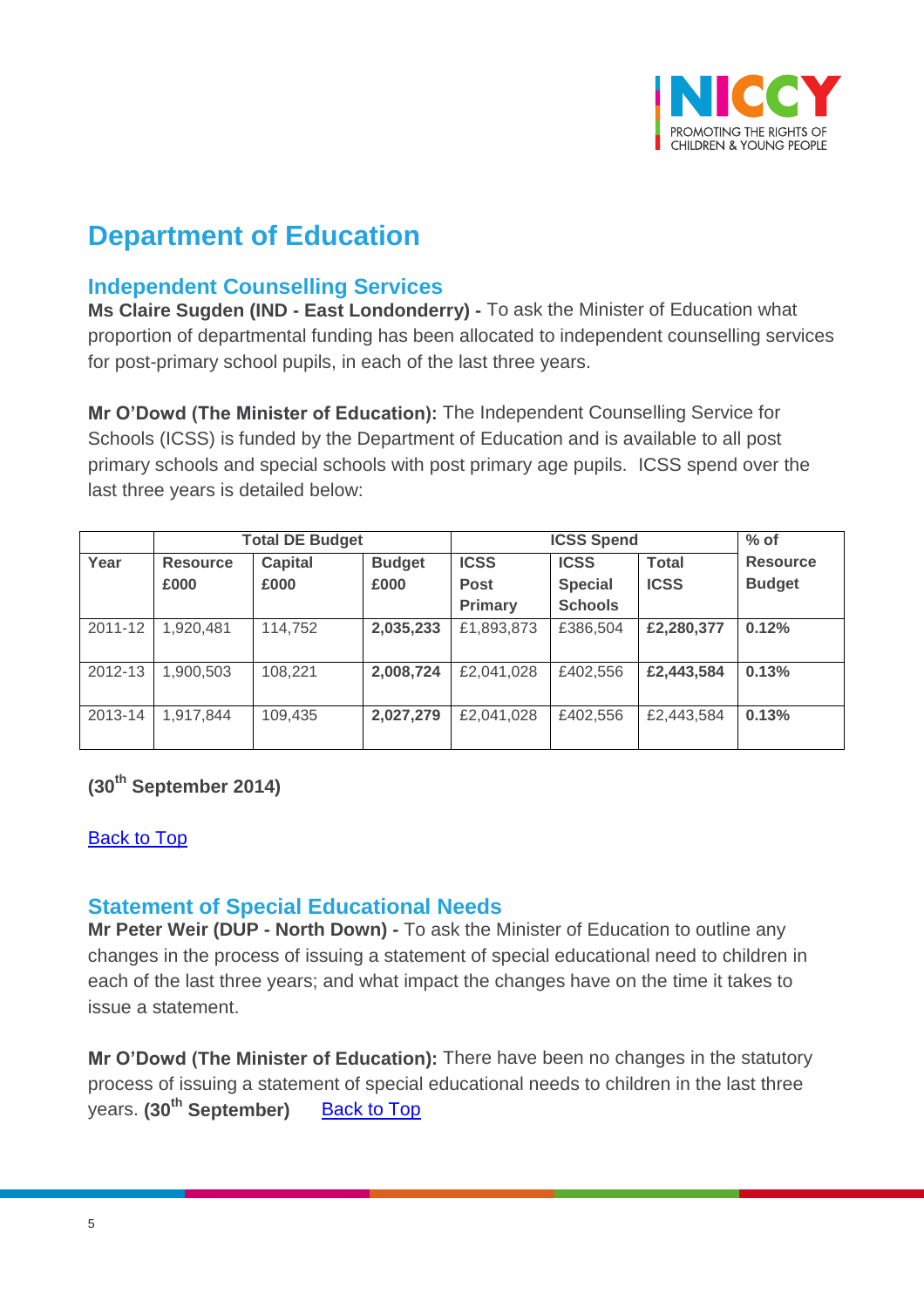

## <span id="page-5-0"></span>**Statement of Special Educational Need**

**Peter Weir (DUP - North Down) -** To ask the Minister of Education to detail the number of pupils with a statement of special educational need, broken down by Education and Library Board, in each of the last five years.

**Mr O'Dowd (The Minister of Education):** The information requested is detailed in the table overleaf. The information provided relates to the 2013/14 school census, the 2014/15 school census takes place on the 10th October this year, provisional figures will be available in December, finalised figures in February.

#### **Pupils with a statement of special educational needs by Education and Library Board, 2009/10 – 2013/14**

| Year    | <b>Belfast</b> | Western | <b>North</b>   | <b>South</b>   | <b>Southern</b> | <b>Total</b> |
|---------|----------------|---------|----------------|----------------|-----------------|--------------|
|         |                |         | <b>Eastern</b> | <b>Eastern</b> |                 |              |
| 2009/10 | 2309           | 2144    | 2577           | 3210           | 3334            | 13574        |
| 2010/11 | 2479           | 2217    | 2634           | 3260           | 3308            | 13898        |
| 2011/12 | 2584           | 2261    | 2667           | 3254           | 3324            | 14090        |
| 2012/13 | 2739           | 2358    | 2840           | 3215           | 3402            | 14554        |
| 2013/14 | 2901           | 2545    | 2925           | 3400           | 3478            | 15249        |

Source: NI school census

- Notes:
	- Figures include funded children in voluntary and private preschools, nursery schools, primary (including nursery, reception and year 1-7 classes), post primary and special schools.
	- Board refers to the board in which the school is situated, rather than where the pupil resides
	- Figures include pupils at stage 5 on the Special Educational Needs Code of Practice.

**(30th September)**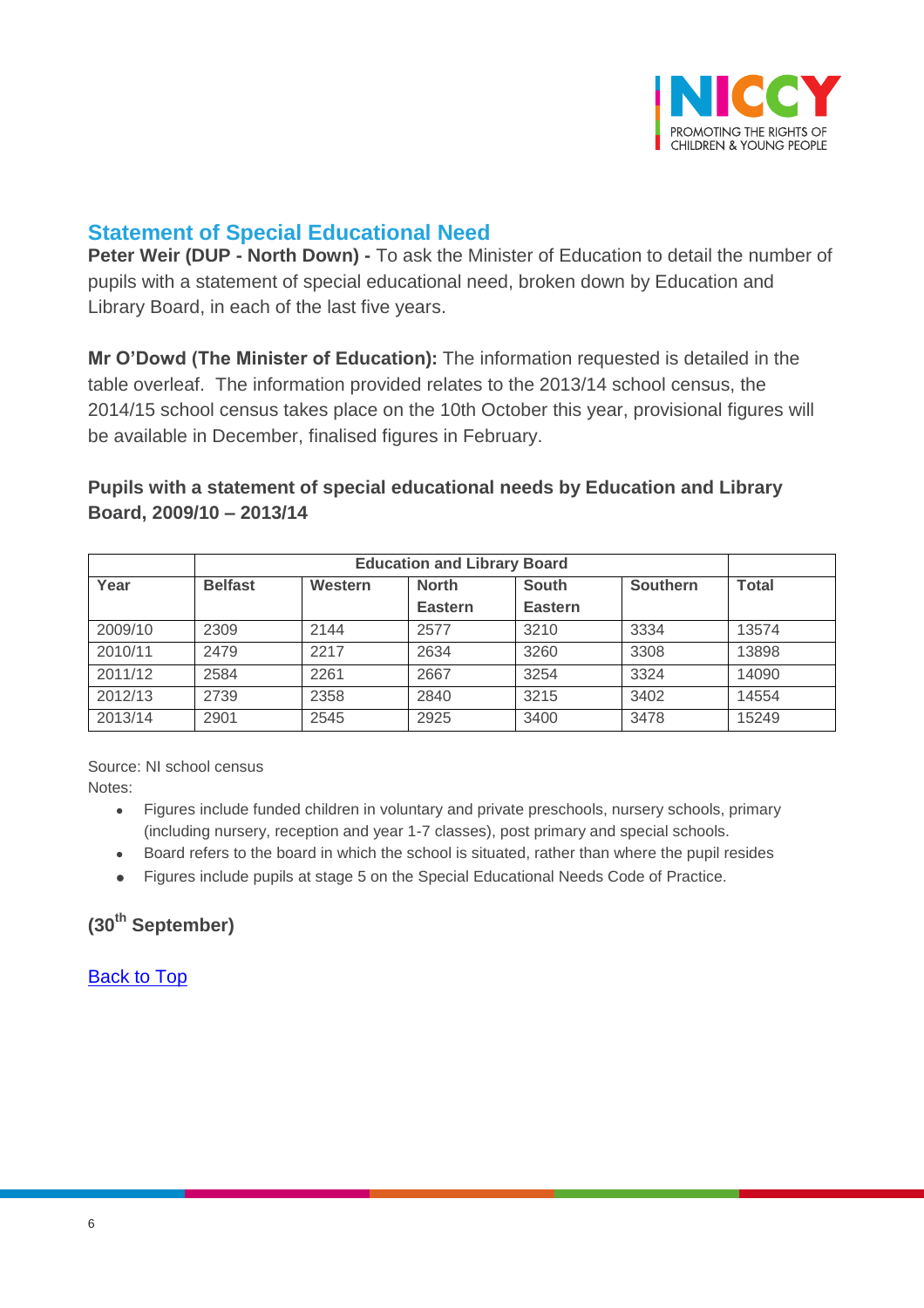

## <span id="page-6-0"></span>**Elective Home Education Guidance**

**Mr Mervyn Storey (DUP - North Antrim) -** To ask the Minister of Education whether his Department has issued guidance through a circular in relation to elective home education.

**Mr O'Dowd (The Minister of Education):** My Department has not issued guidance through a circular in relation to Elective Home Education. However, the Education and Library Boards (the Boards) have recently each held a public consultation on their draft home education guidance/policy documents. The Boards are currently undertaking an analysis of the responses to the consultation exercise and a revised draft of each Board's document will be submitted to my Department in due course.

On 18 September, the Department published guidance (the Guidance) on Education Otherwise Than At School (EOTAS). The Guidance provides clarification on the legal basis for EOTAS provision, the process by which pupils must be referred for possible EOTAS placement and the ongoing role which schools are expected to provide for their registered pupils receiving EOTAS support.

However, I would note that the Guidance does not address home tuition services, which operate under fundamentally different referral and support processes, nor does it apply to elective home education, where a child's parents have chosen to withdraw the child from mainstream provision. **(30th September)** [Back to Top](#page-0-0)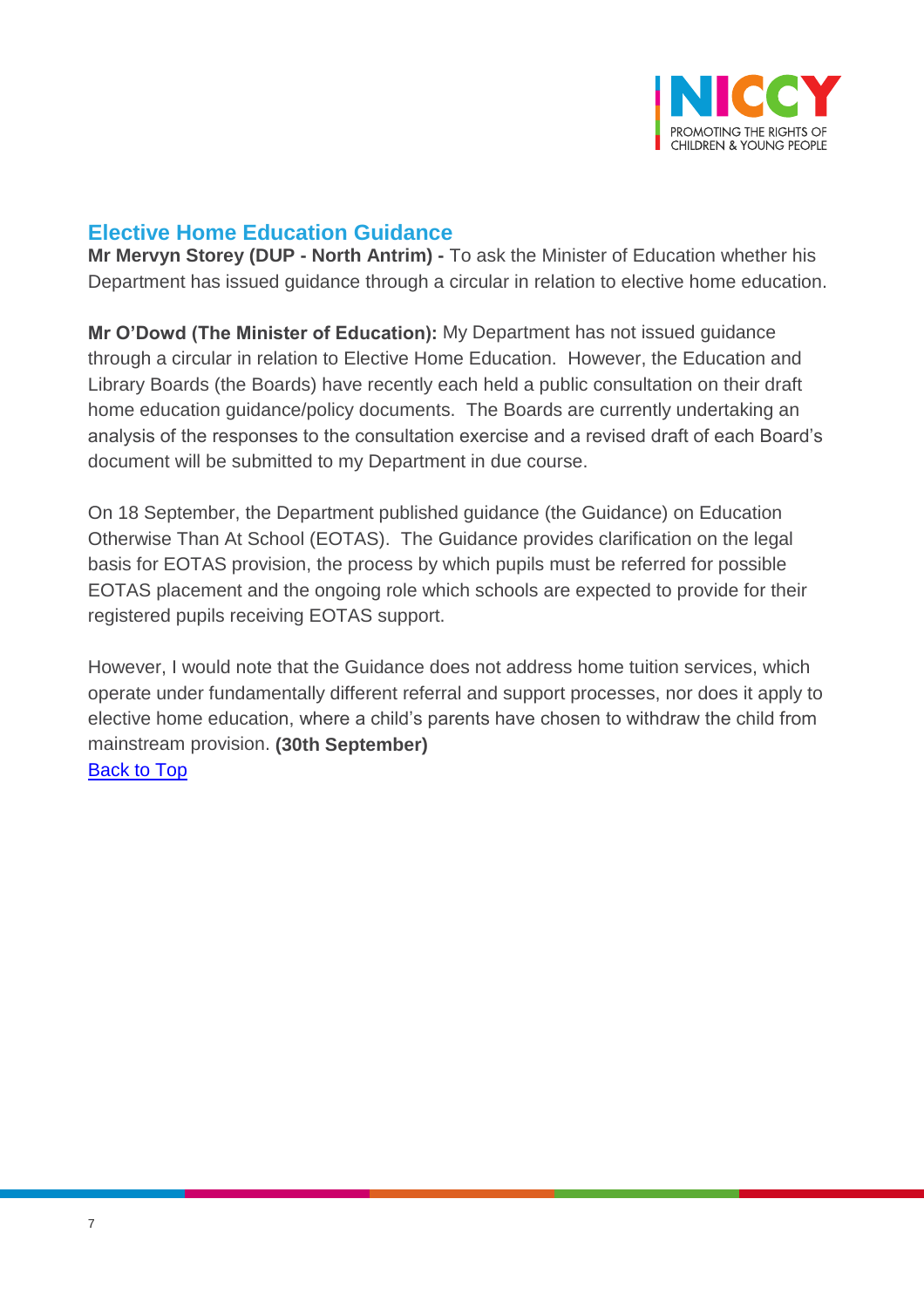

## <span id="page-7-0"></span>**Middletown Centre for Autism**

**Mr Ross Hussey (UUP - West Tyrone) -** To ask the Minister of Education, in relation to the Middletown Centre for Autism, to detail

(i) how many children with autism spectrum disorder have been referred the centre, broken down by Education and Library Board; and

(ii) how many children from the Republic of Ireland have benefited from the centre, in each of the last five years?

**Mr O'Dowd (The Minister of Education):** The Chief Executive of the Middletown Centre for Autism (MCA) has advised that the number of children who have been referred to MCA in the north of Ireland, broken down by Education and Library Board, is as follows:

|                                   | <b>BELB</b> | <b>NFFIR</b> | <b>SEELB</b> | <b>SELB</b> | <b>WELB</b> |
|-----------------------------------|-------------|--------------|--------------|-------------|-------------|
| 1 September 2009 - 31 August 2010 |             |              |              |             |             |
| 1 September 2010 - 31 August 2011 |             |              |              |             |             |
| 1 September 2011 – 31 August 2012 |             |              |              |             |             |
| 1 September 2012 – 31 August 2013 |             |              |              |             |             |
| 1 September 2013 - 31 August 2014 |             |              |              |             |             |

The Middletown Centre for Autism also provides a range of support and intervention to professionals, parents and children with autism. Parents can avail of a range of training courses provided free of charge by the Centre and can access a broad range of online learning resources, including training video materials.

The Centre is also currently expanding its programme of direct support and intervention to children with complex autism who are referred to it by the ELBs.

In the south of Ireland referrals to the Learning Support and Assessment Service in MCA only commenced this year and the number of children who were referred was six. Prior to this the Department of Education and Skills had prioritised the provision of training and support for the parents of children and young people with autism. **(30th September)**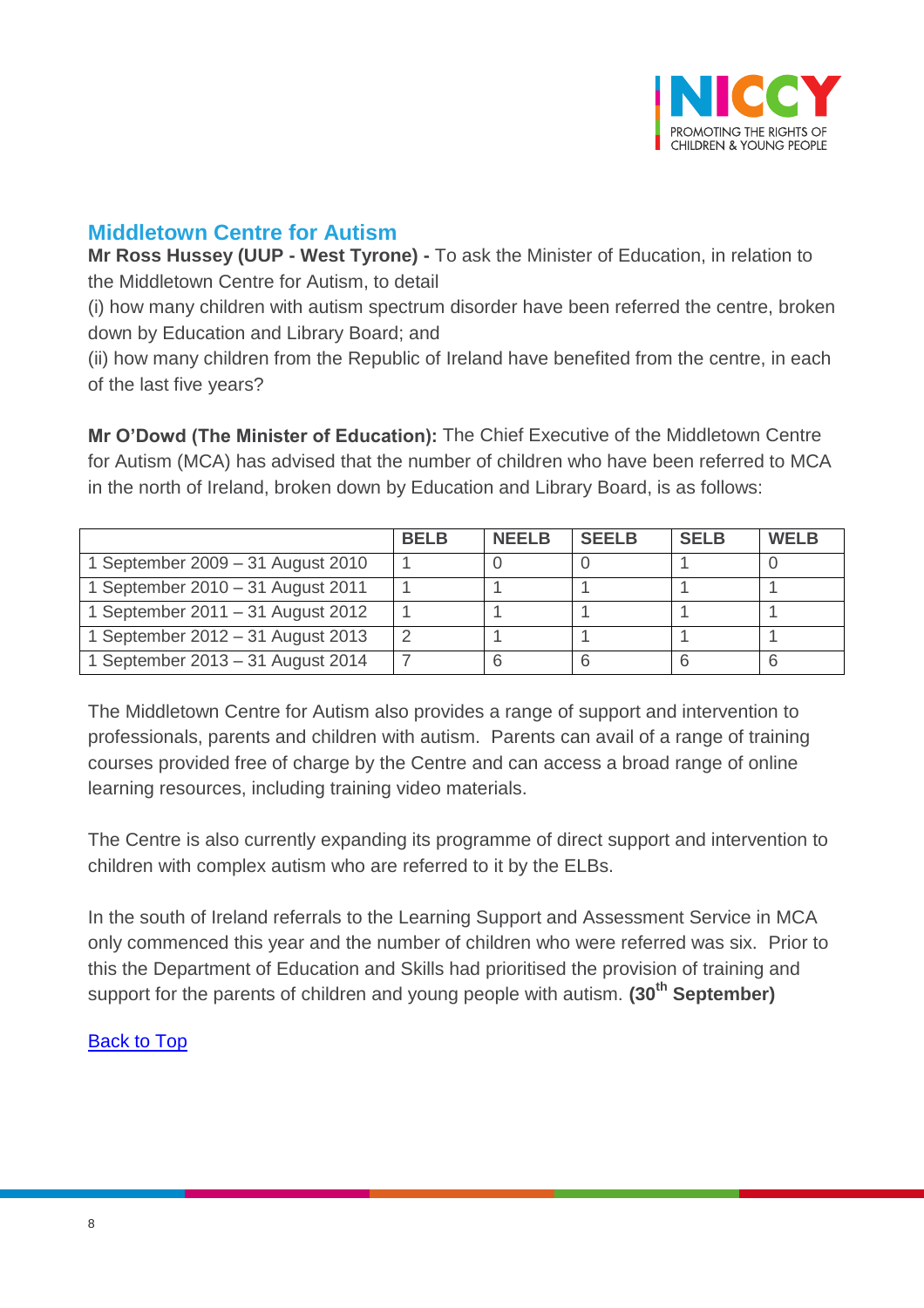

## <span id="page-8-0"></span>**Funded Education**

**Mr Ross Hussey (UUP - West Tyrone) -** To ask the Minister of Education how many children diagnosed with attention deficit hyperactivity disorder have received funded education outside of Northern Ireland, in each of the last five years.

**Mr O'Dowd (The Minister of Education):** The Education and Library Boards have advised that the number of children diagnosed with attention deficit hyperactivity disorder who have received funded education outside of the north of Ireland, in each of the last five academic years, is as follows:

|              | 2009/10        | 2010/11        | 2011/12 | 2012/13  | 2013/14        |
|--------------|----------------|----------------|---------|----------|----------------|
| <b>BELB</b>  | $\mathbf 0$    | $\overline{0}$ | 0       | 0        | $\overline{0}$ |
| <b>NEELB</b> | 0              | $\overline{0}$ | 0       | 0        | $\overline{0}$ |
| <b>SEELB</b> |                |                |         | 0        | $\overline{0}$ |
| <b>SELB</b>  | $\overline{0}$ | $\Omega$       | 0       | $\Omega$ | $\Omega$       |
| <b>WELB</b>  | $\overline{0}$ | $\overline{0}$ | 0       | 0        | $\overline{0}$ |

### **(30th September)**

[Back to Top](#page-0-0)

#### **Autism Strategy**

**Mr Barry McElduff** *(***SF - West Tyrone) -** To ask the Minister of Education, given the increase in school age children who are diagnosed with Autism spectrum disorder, to detail the key elements of his Department's Autism strategy, particularly, how his Department is addressing equalities in service provision in the Western Education and Library Board area.

**Mr O'Dowd (The Minister of Education):** The Executive's Autism Strategy (2013-2020) and Action Plan (2013-2016) sets out its commitment to improving services and support for people with autism, their families and carers, throughout their lives. The Strategy and Action Plan have been prepared as a result of the Autism Act 2011 which required the DHSSPS to lead on the development and implementation of a cross-Departmental Autism Strategy.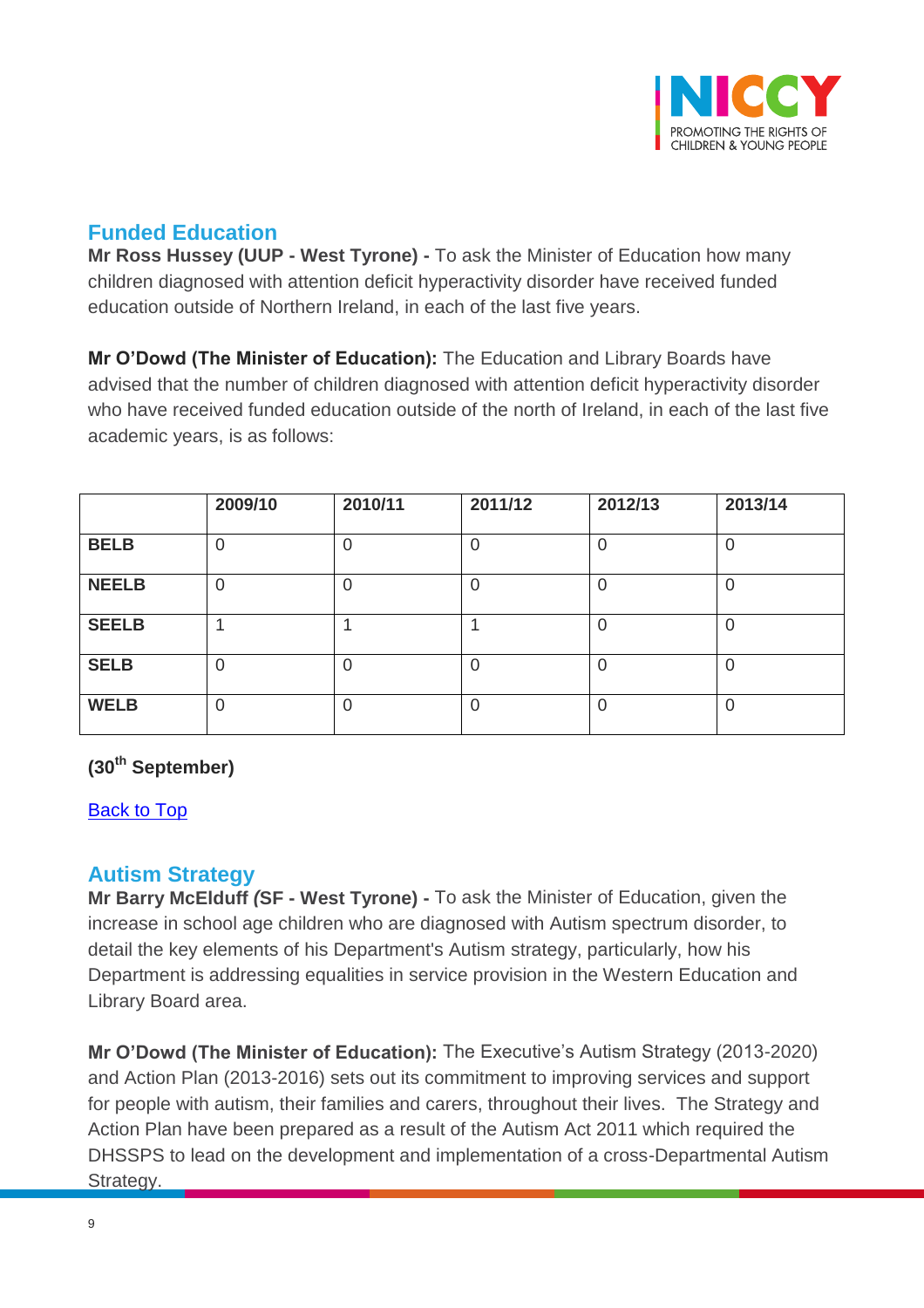

Both the Strategy and Action Plan have been developed through a process of collaborative and consultative working between people with autism, their families and carers, representatives from all government departments in the north, including the Department of Education (DE), and some key community and voluntary sector organisations.

A number of actions focus on education, which outline the specific input required from DE, the Education and Library Boards (ELBs) and Middletown Centre for Autism (MCA):

- Provide joined-up timely support services to meet the needs of children and young people with autism;
- Continue to build the capacity of schools and youth service to meet effectively the needs of children and young people with autism;
- Provide parents/carers of children and young people with autism with effective support and advice which will ensure that they are informed, involved and supported effectively by the school, the ELB and other agencies;
- Implement a common model of professional support and provision for children and young people with autism to meet their needs;
- Formalise protocols for collaboration between education and health autism services;
- Expand educational-led trans-disciplinary assessments, support and intervention mainly for children and young people with autism presenting with more complex needs;
- Provide life skills training for young people with autism whilst in post-primary education to help prepare for their transition to adulthood.

DE will work closely with the ELBs and MCA, as appropriate, to monitor progress on the implementation of each action.

#### **DE and ELB Service Provision**

Following publication of the 'Report of the Task Group on Autism' (2002), DE funded the ELBs to establish an inter-board Autistic Spectrum Disorder (ASD) Group to provide support to children on the autistic spectrum within each ELB. To ensure consistency across all ELB's an ASD advisory team was established in each ELB to enhance existing ASD services. The ASD advisory service continues to provide valued and worthwhile practical support to schools and is a resource of knowledge and skill, with the capacity to raise the standards of education and the social inclusion for children on the autistic spectrum and can provide tailored support to match a child's individual needs to ensure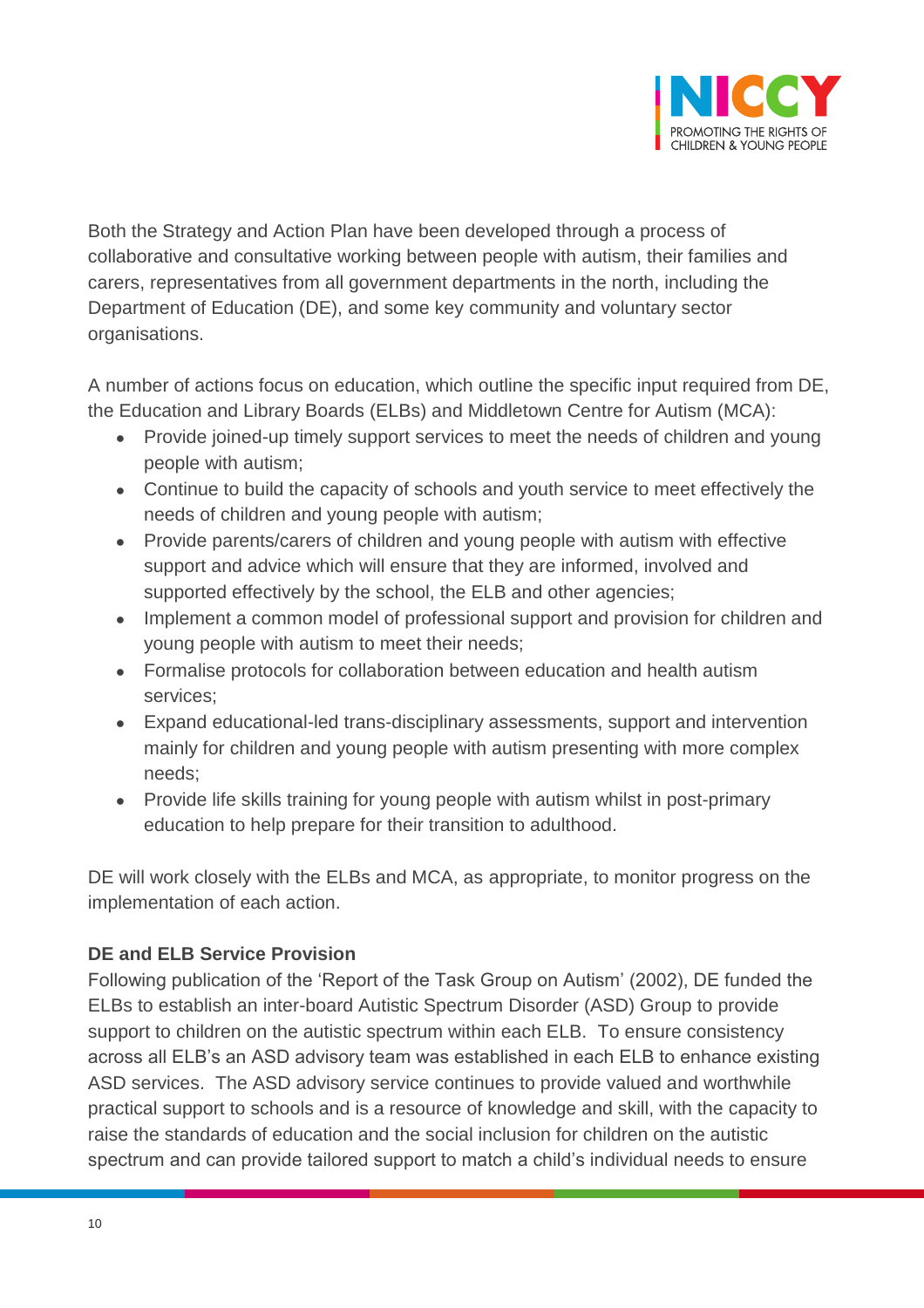

that they reach their full potential. ELBs also provide autism-specific training in schools and all ELBs deliver a range of autism-specific training for school staff. In addition MCA provides a range of support and intervention to professionals, parents and children with autism. Parents can avail of a range of training courses provided free of charge by the Centre and can access a broad range of online learning resources, including training video materials.

The Centre is currently expanding its programme of direct support and intervention to children with complex autism who are referred to it by the ELBs. **(1st October)**

#### [Back to Top](#page-0-0)

#### <span id="page-10-0"></span>**Class Size**

**Mr Danny Kinahan (UUP - South Antrim) -** To ask the Minister of Education for his assessment of the effect class size has on children attending primary schools in areas identified as suffering from social deprivation and educational underachievement.

**Mr O'Dowd (The Minister of Education):** My Department has carefully considered local data and international research on the issue of class sizes.

As regards local data we looked at the relationship between pupil-teacher ratios and assessment results at the end of key stages 2 and 3 and at GCSE. Our analysis showed there is no evidence of a correlation between class size and pupil outcomes. International research evidence also suggests that, except during the very early years, there is little correlation between class size and pupil outcomes.

While evidence suggests that smaller class sizes in early years can have a positive impact on outcomes, it has also consistently highlighted that the quality of teaching and allowing teachers the flexibility to adapt their teaching in different situations, are the most important factors in determining educational outcomes. These key factors are reflected in core Departmental policies, namely DE's literacy and numeracy strategy and the revised curriculum. In view of the evidence surrounding the early years, it is DE's policy to keep classes for our youngest pupils, (Years 1-4), to a maximum of 30 pupils.

I recognise that pupils from disadvantaged backgrounds have greater obstacles to overcome and their schools need additional resources to help them do this.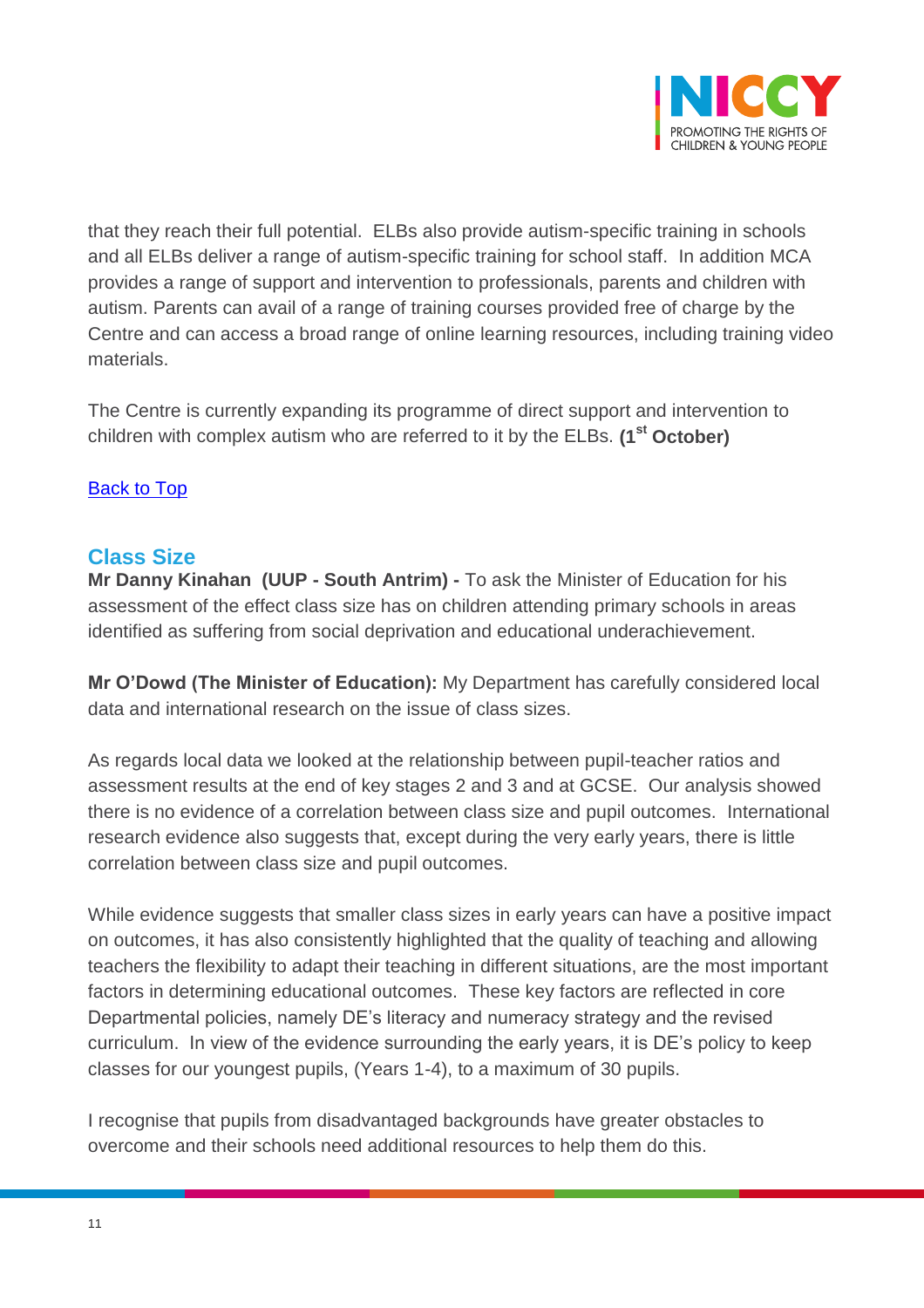

In response to this I made changes to the way schools are funded in order to target additional resources at schools serving high proportions of disadvantaged pupils. **(1st October)**

[Back to Top](#page-0-0)

## <span id="page-11-0"></span>**Single Education Board**

**Mr Peter Weir (DUP - North Down) -** To ask the Minister of Education to detail the estimated timescale for the establishment of the proposed single education board.

**Mr O'Dowd (The Minister of Education):** The timescale for the establishment of the proposed Education Authority will depend upon the Assembly's consideration of the Education Bill. I am seeking agreement to the use of the accelerated passage procedure so that the Bill may complete its passage in time to allow for the establishment of the Authority by 1 April, 2015, or as soon as possible thereafter. **(1st October)**

#### [Back to Top](#page-0-0)

## <span id="page-11-1"></span>**Segregation in the Educational System**

**Mr Trevor Lunn (APNI - Lagan Valley) -** To ask the Minister of Education, given that he recently noted that selection should be seen not only as an educational issue but also a social action issue, for his assessment of whether the segregation of children and young people in the education system is as a social action issue as well as an educational issue.

**Mr O'Dowd (The Minister of Education):** Our education system is founded on the principle of parental choice, and has a rich diversity of school types within it. My school improvement policy, 'Every School A Good School', and my Department's commitments in the Executive's Programme for Government, take into account the impact of wider social issues in helping or hindering progress. **(1st October)**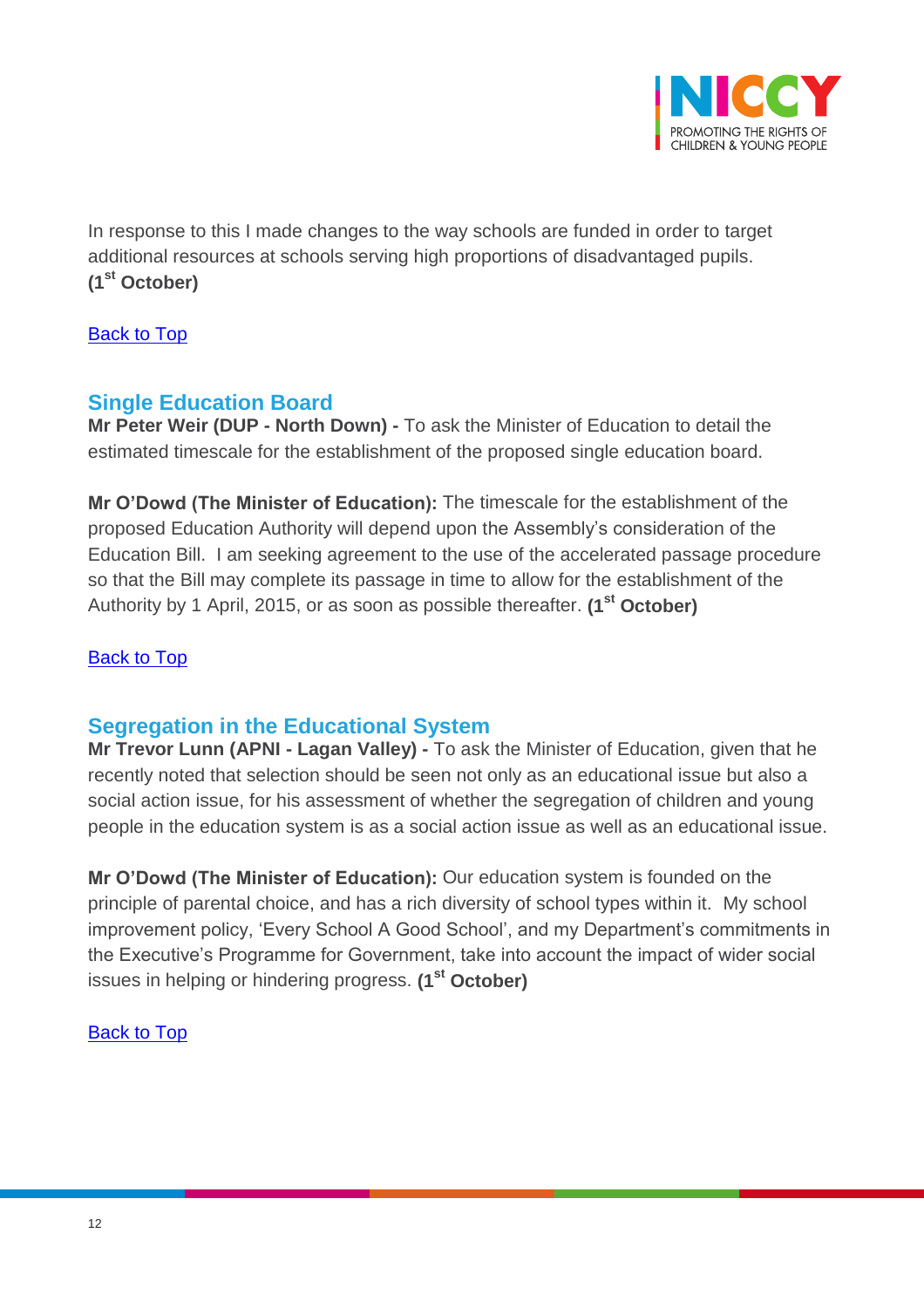

### <span id="page-12-0"></span>**Non-School Environment Education**

#### **Mr Mervyn Storey (DUP - North Antrim) -**

To ask the Minister of Education for his assessment of the number of children educated outside of a school environment.

**Mr O'Dowd (The Minister of Education):** The best place for children and young people to be educated is in school. It is recognised, however, that for some young people a school placement cannot be sustained and education outside the school environment may be necessary to meet their educational and other needs.

This is known as 'Education Otherwise Than At School' (EOTAS) and legal responsibility for this rests with the Education and Library Board (ELB) in which the young person resides. EOTAS encompasses a broad range of ELB funded interventions, allowing for a flexible response based on the assessed needs of the individual young person. While normally delivered in a group setting within specialist centres, EOTAS can include ELB provided tuition services delivering one-to-one teaching, in a home or other setting.

Each year, my Department collects statistics on the number of pupils in EOTAS provision. Data is currently held to 2013. The figures, broken down by board area are in the table below:

| <b>Date</b>  | <b>BELB</b> | <b>WELB</b> | <b>NEELB</b> | <b>SEELB</b> | <b>SELB</b> | <b>Total</b> |
|--------------|-------------|-------------|--------------|--------------|-------------|--------------|
| October 2009 | 225         | 155         | 179          | 161          | 146         | 866          |
| October 2010 | 236         | 129         | 190          | 128          | 143         | 826          |
| October 2011 | 172         | 87          | 192          | 125          | 111         | 687          |
| October 2012 | 141         | 103         | 159          | 65           | 116         | 584          |
| October 2013 | 164         | 90          | 64           | 134          | 106         | 558          |

\*Figures are collated for the first week of October each year and include pupils in any form of ELB delivered EOTAS provision. They do not include children receiving Elective Home Education (EHE).

Under existing legislation a parent may choose to educate his/her child at home (EHE). ELBs are aware of 258 children being home educated, however, this figure does not include those children who have never been registered at a school and who have never been brought to the Boards' attention by another agency or individual. **(3rd October 2014)**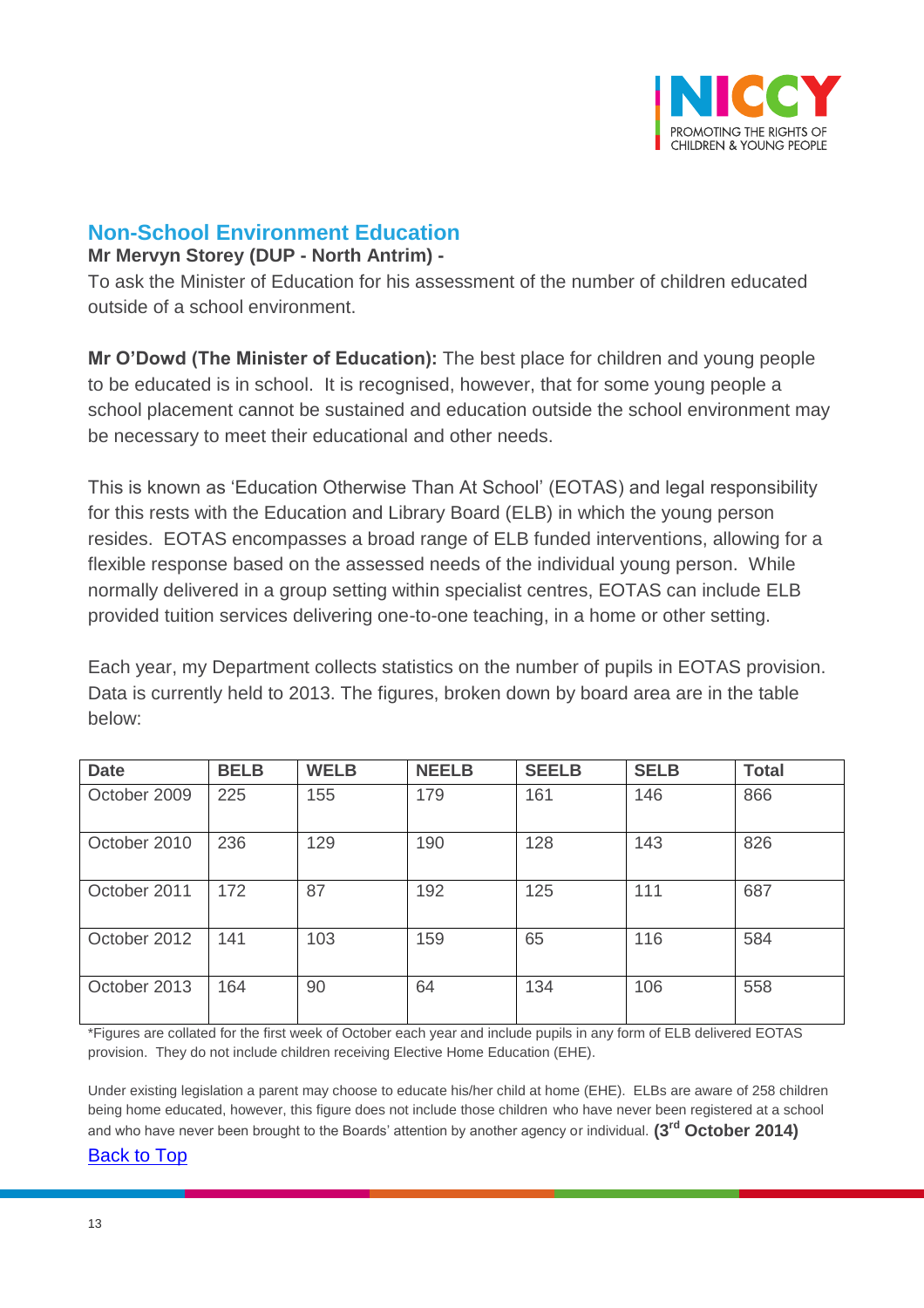

## **Department of Health**

## <span id="page-13-0"></span>**Fostering**

**Ms Claire Sugden (IND - East Londonderry) -** To ask the Minister of Health, Social Services and Public Safety what steps his Department is taking to (i) increase the number of families choosing to foster children; and (ii) to make the process from application to attainment as efficient as possible.

**Mr J Wells (The Minister of Health, Social Services and Public Safety):** Recruitment of foster carers is a continual activity and is based on the ability of prospective foster carers to match and build a relationship with the children and young people who require foster care. At the end of June 2014 there were 2146 foster carers in Northern Ireland.

The Regional Adoption and Fostering Service (RAFS) supports local Health and Social Care (HSC) Trusts, in the recruitment, assessment and training of foster carers, maintains an overview of the overall fostering position and undertakes recruitment drives as required. In addition, Fostering Network (NI), on behalf of the Health and Social Care Board (HSCB), provides a dedicated helpline for foster carers and runs annual recruitment campaigns.

The British Association for Adoption and Fostering (BAAF) also receives funding from the HSCB to provide advice, consultancy services and training for prospective foster carers and professionals in Northern Ireland. Furthermore, under Transforming Your Care, additional funding has been made available to put in place professional foster care schemes for the most difficult to place children.

Currently the HSCB and HSC Trusts are reviewing fostering services which will identify areas of need and enable better targeting of recruitment. This has the potential to reduce the time spent on processing applications in respect of potential foster carers.

Independent fostering agencies to assess their own foster parents, without requiring a further assessment by a Health and Social Care Trust, as is currently the case. This will shorten the process for those who apply to become foster carers through independent fostering agencies. The new Regulations will also bring fostering agencies within the scope of inspection and regulation by the Regulation and Quality Improvement Authority.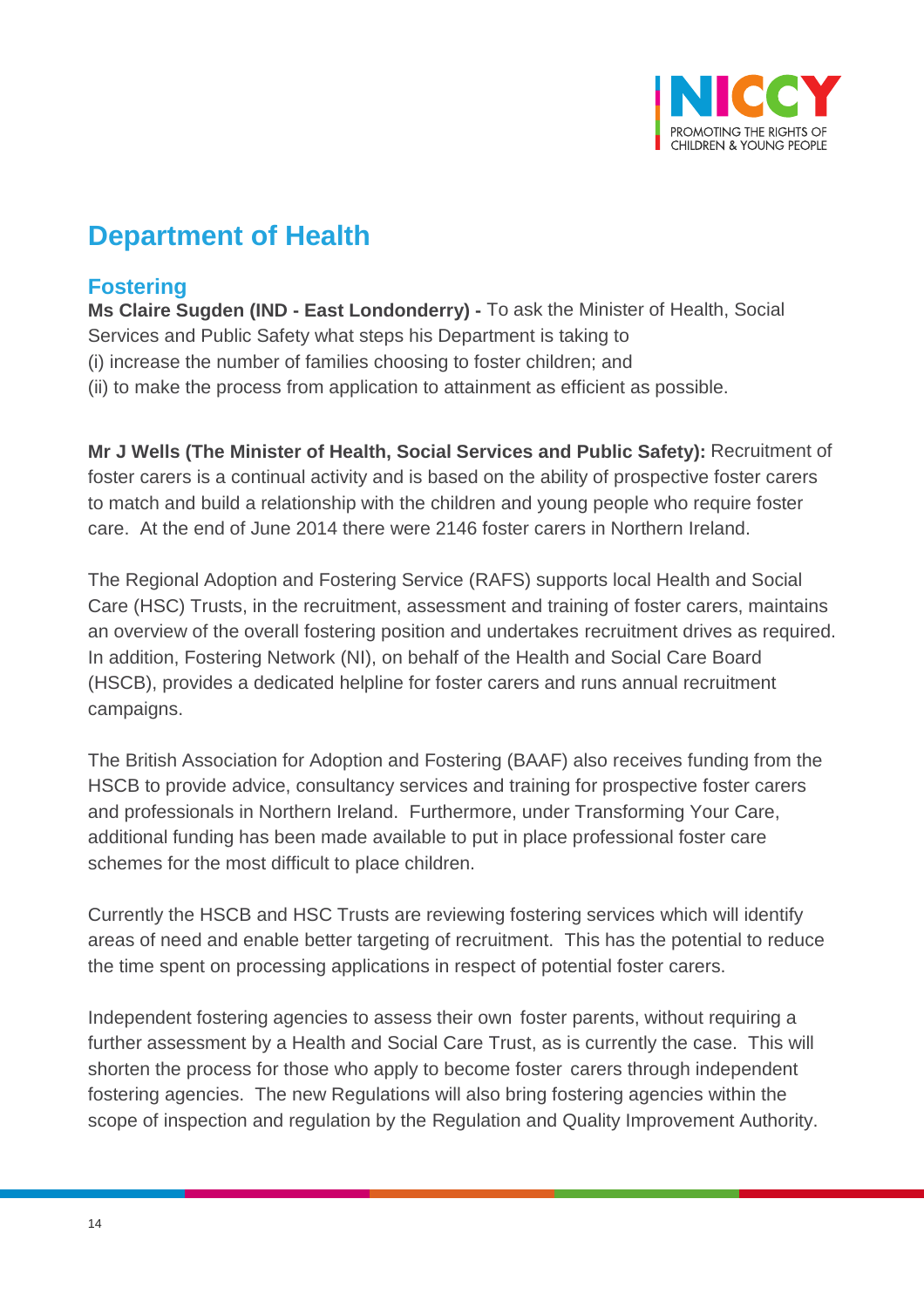

Currently, the expected timeframe for the completion of assessments is between 4 and 6 months. Also, my Department is currently finalising new Fostering Regulations which, among other things, will enable. **(29th September)**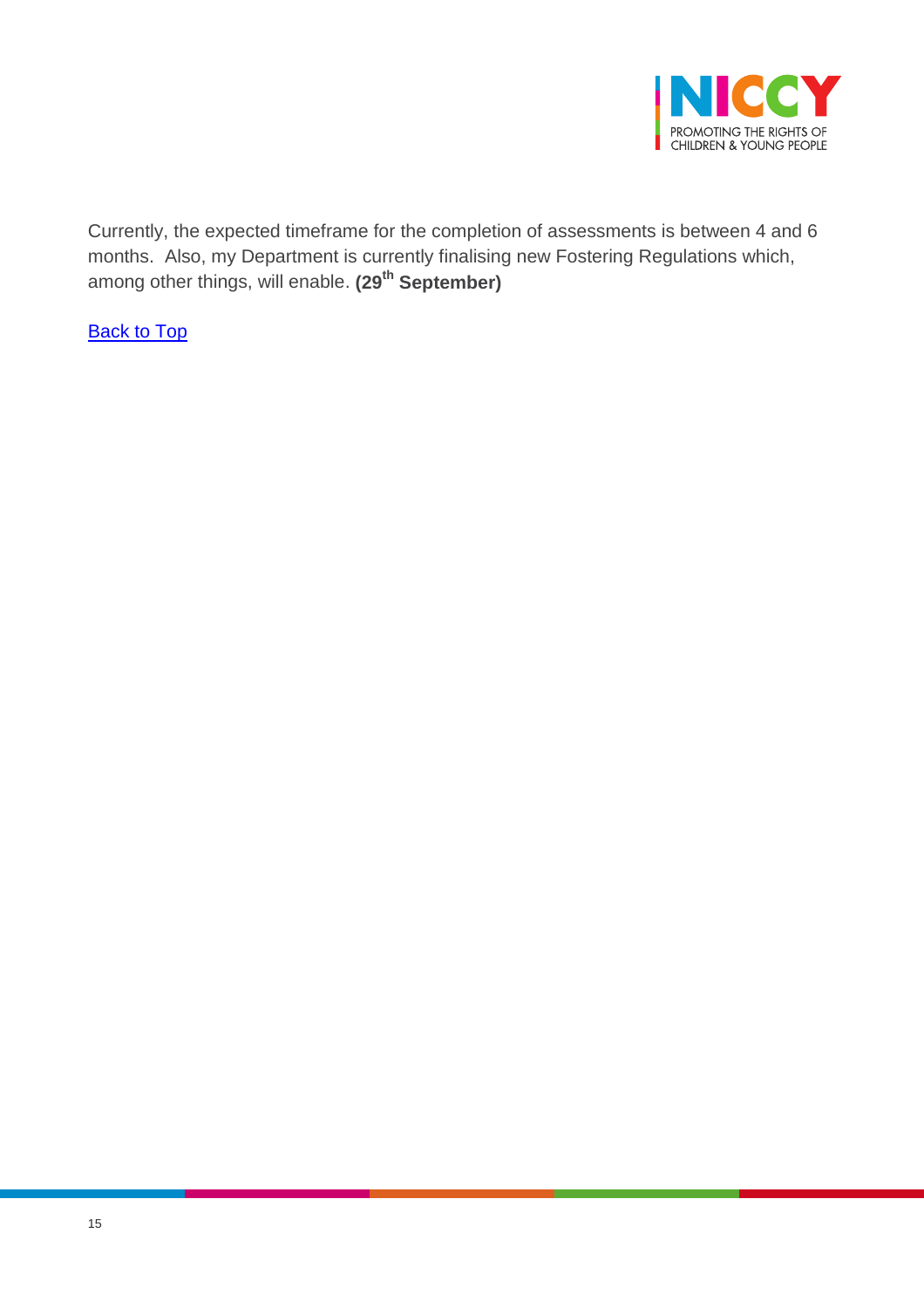

## **Department of Finance and Personnel**

### <span id="page-15-0"></span>**Welfare Reform**

**Mr Basil McCrea (NI21 - Lagan Valley) -** To ask the Minister of Finance and Personnel to detail the schedule of financial penalties that will result from the failure to implement Welfare Reform, over the next five years.

**Mr Hamilton (Minister of Finance and Personnel):** The Chief Secretary has confirmed that the cost of not implementing welfare reform will be £87 million this year and £114 million next year. This will increase significantly over time. DSD estimates from January suggest that the cost could rise to £343 million per annum by 2018-19. **(1st October)**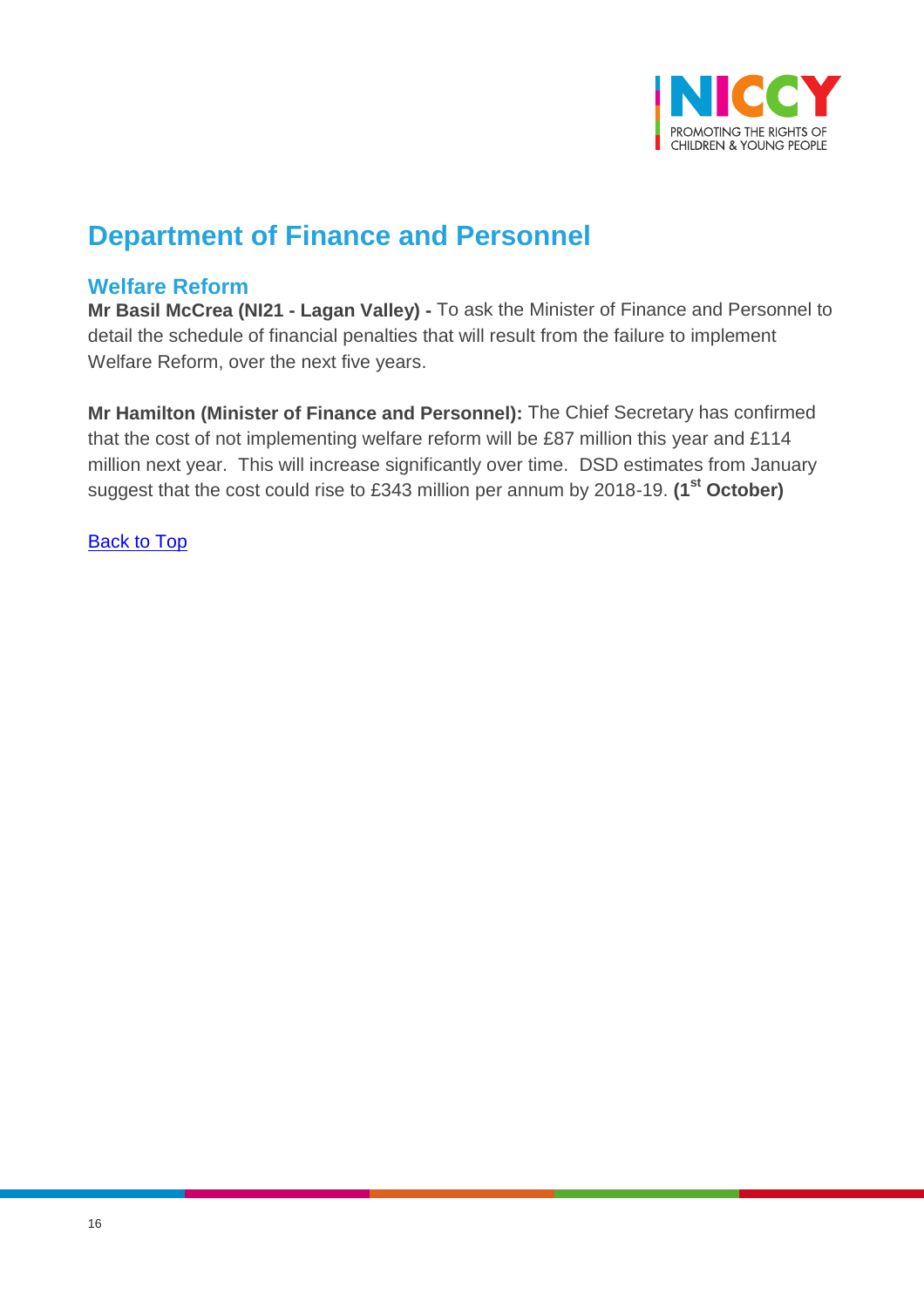

## **Department for Social Development**

## <span id="page-16-0"></span>**Welfare Reform**

**Mr Steven Agnew (GPNI - North Down) -** To ask the Minister for Social Development for his assessment of

(i) the First Minister's view that non-implementation of Welfare Reform will cost £1bn per annum; and

(ii) of the estimated additional annual cost of each social security programme which would emerge in the event that the Welfare Reform Bill was not enacted by the Assembly.

**Mr Storey(Minister of Social Development):** The costs to Northern Ireland of not implementing Welfare Reform will continue to escalate the longer decisions are delayed, impacting the monies available for public services in Northern Ireland now and in the future.

The First Minister is right to set out the potential scale of the financial risks which Northern Ireland is facing and, as Minister for Social Development, I cannot disagree with his statement on the potential costs. The scale of the financial costs for each social security programme should the Welfare Reform Bill not proceed will largely be determined by decisions of the Executive on how it wishes in the future to deliver social security and tax credits for Northern Ireland claimants and by the level of the adjustments made by UK Ministers to the NI Block DEL as a result of not implementing welfare reform.

It would be remiss of me not to highlight the significant financial advantages that Northern Ireland has under the current social security arrangements. Over £6 billion of social security and tax credit spending is provided directly by HM Treasury to Northern Ireland each year. The level of support is approximately £3.5 billion over and above the amounts derived is HM Treasury from the National Insurance Fund for Northern Ireland. Breaking parity puts this support potentially at risk. **(30th September)**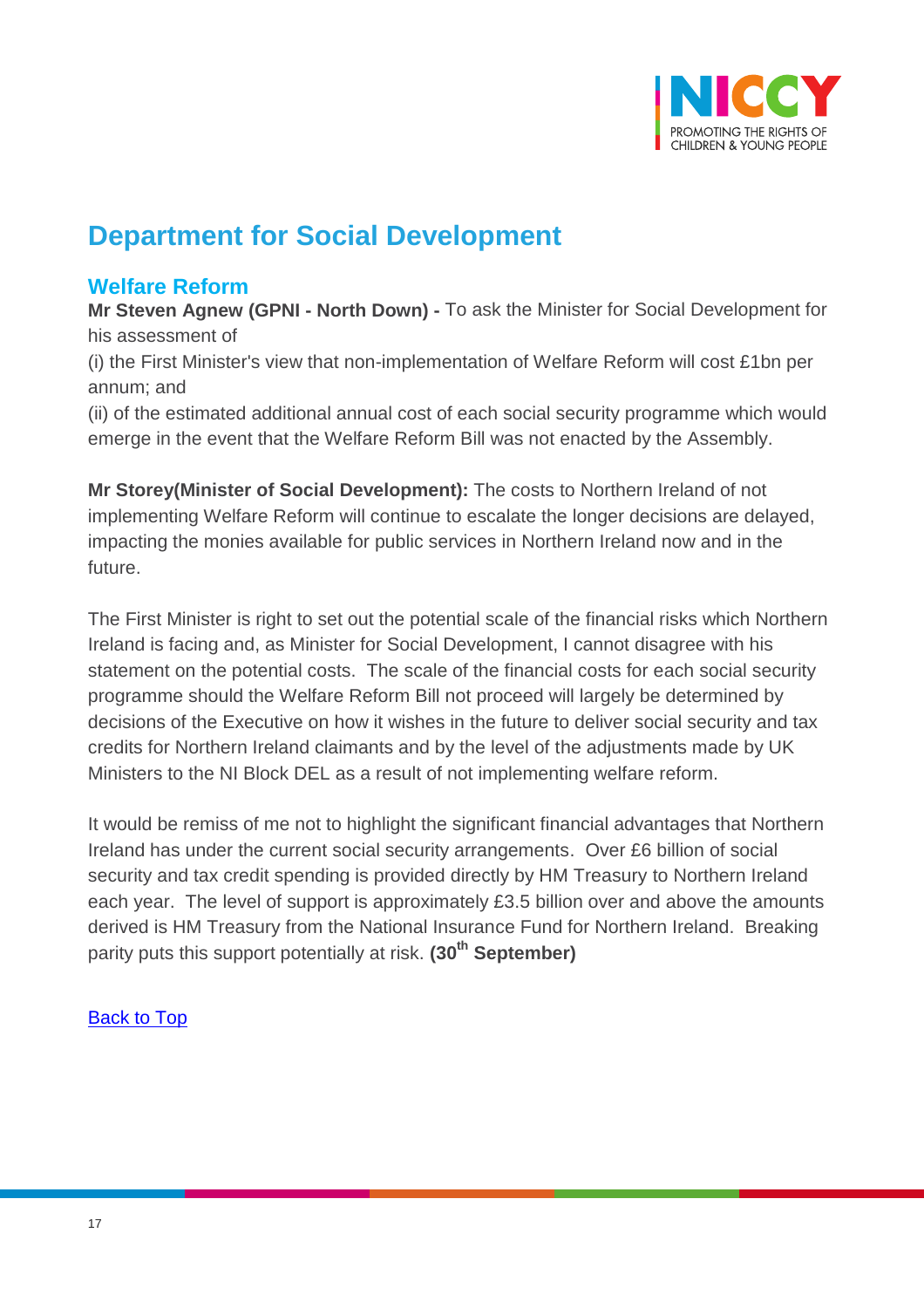

## <span id="page-17-0"></span>**Child Maintenance Payment**

**Mr Ian McCrea (DUP - Mid Ulster)-** To ask the Minister for Social Development to outline the current levels of child maintenance payment arrears.

**Mr Storey (Minister of Social Development):** The Child Maintenance Service has made significant progress in recent years, getting more money for more children and as a consequence reducing the arrears outstanding.

During 2013/14, over £27m was either collected or arranged, supporting 22,123 children across NI. This represents an extra £2.9 million for 731 more children than the previous year. As a result, the arrears balance at 31 March 14 was £78.818m, some £2.691m less than reported for the previous year. The number of cases with a current liability, which were not paying fell from 2,616 to 1,629 during this same period, further underlining my commitment to better support separated families. **(30th September)**

#### [Back to Top](#page-0-0)

## <span id="page-17-1"></span>**Supported Housing**

**Mr Phil Flanagan (SF - Fermanagh and South Tyrone) -** To ask the Minister for Social Development whether his Department has engaged with any relevant stakeholders to identify the demand for supported housing for young people with special needs.

**Mr Storey (Minister of Social Development):** Yes. My Department and the Housing Executive engage with a range of stakeholders to identify the demand for new supported housing services. This is done primarily through a joint commissioning structure in place with the Department of Health, Social Services and Public Safety, and Health and Social Care Trusts, to identify the need and plan for the delivery of housing support services for vulnerable and disadvantaged young people.

<span id="page-17-2"></span>Within this partnership the relevant Health and Social Care Trust is responsible for the identification of demand for supported housing for young people with special needs. **(30th September)**